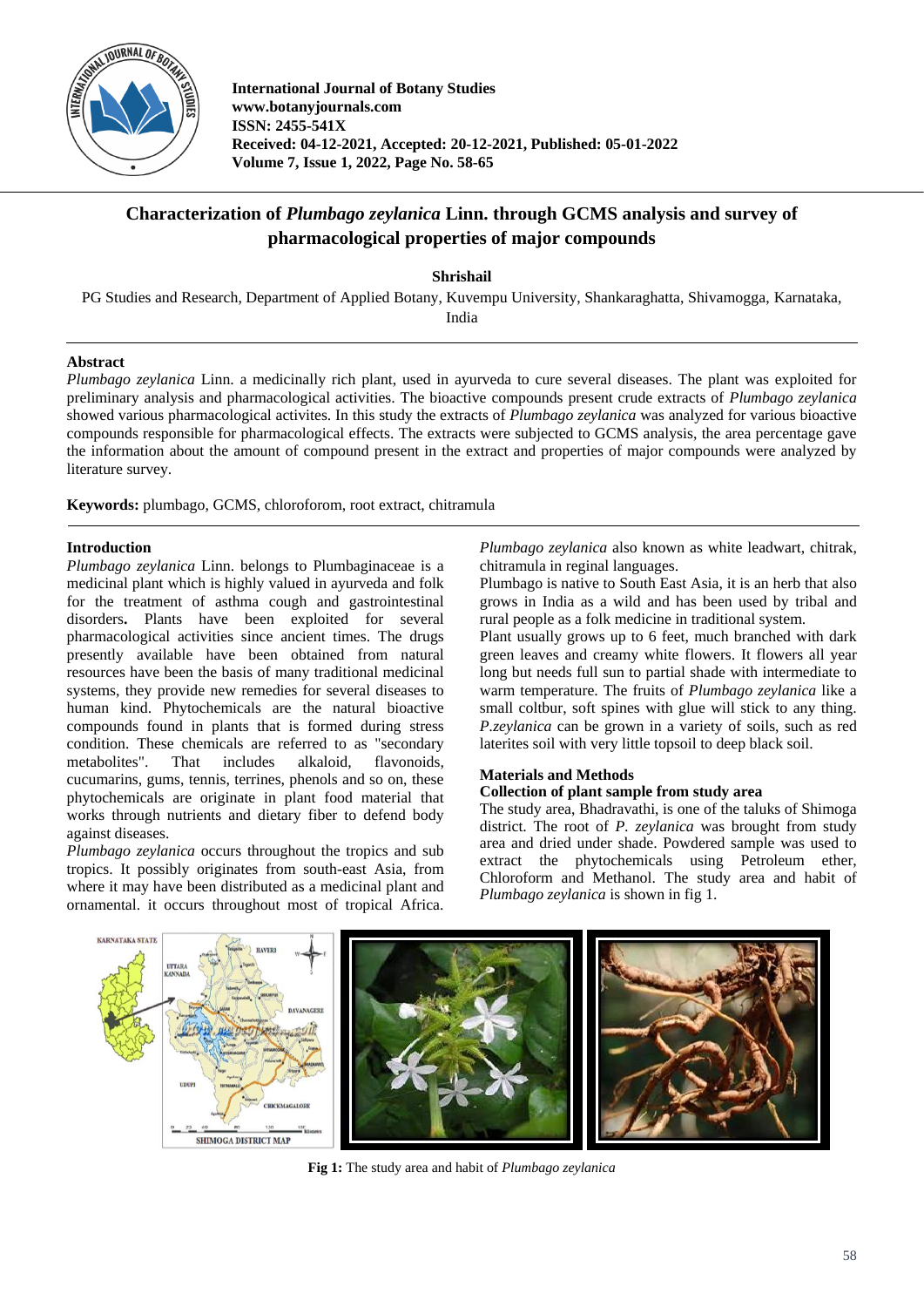#### **GC-MS analysis**

Gas chromatography Mass spectroscopy (GC-MS), a compatible techniques and most commonly used analysis for identification and quantification purposes. The unknown organic compounds were determined by matching the spectra with reference spectra (Alagammal M *et al*, 2012) [1] .

Gas chromatography analysis was carried out at Institute of Analysis of Dairy, Food and Cultures (IADFAC) Bangalore. It is one of the key techniques, generally used for identification of different groups of bioactive compounds. Gas chromatograph study includes the introduction of sample extract into the GC Column, separation of components on an analytical column, detection of target analysis using Mass Spectrometric (MS) detector (Mohan V R 2011)<sup>[6]</sup>.

#### **Identification of components**

Identification of bioactive compounds was based on the molecular mass, molecular structure and calculated fragments. The database of National Institute Standard and Technology (NIST) having more than 62,000 patterns are used for interpretation of mass spectra. The name, molecular

weight, molecular formula and structure of the components of the samples were determined. By comparing its average peak area to the total areas, the relative percentage amount of every compound was calculated. The spectrum of the unknown compound was compared with the spectrum of the compound stored in the NIST library, to determine whether the plant species consists any compound which have potential drug content and prove its traditional use as an herbal medicine (Thomas E *et al*, 2003)<sup>[9]</sup>.

#### **Result**

#### **Gas chromatography-Mass spectroscopy (GC-MS) Analysis**

#### **GC-MS analysis of Petroleum ether extract of Root of** *P. zeylanica*

GC-MS of root of *Plumbago zeylanica* Petroleum ether extract revealed the presence of 19 components which are listed in the table 1. out of which structure and activity of 5 major compounds are in the table 2. The Chromatogram of Petroleum ether extract of root of *P. zeylanica* is shown in chart 1.



**Chart 1:** Chromatogram of Petroleum ether root extract of *P. zeylanica*

|  |  |  |  | Table 1: GC-MS analysis of Petroleum ether extract of root of P. zeylanica |  |  |  |
|--|--|--|--|----------------------------------------------------------------------------|--|--|--|
|--|--|--|--|----------------------------------------------------------------------------|--|--|--|

| Peak           | <b>Retention time</b> | Peak area % | Compound name                                 | Molecular formula                 | Molecular weight | <b>Chemical structure</b>                                       |
|----------------|-----------------------|-------------|-----------------------------------------------|-----------------------------------|------------------|-----------------------------------------------------------------|
|                | 12.893                | 48.97       | 1,4-Naphthalenedione,<br>5-hydroxy-2-methy-   | C11H803                           | 188              | OН                                                              |
| $\overline{c}$ | 13.827                | 8.26        | 4-Chromanol                                   | C9H10O2                           | 150              | ÓH                                                              |
| 3              | 16.401                | 2.72        | $1-(+)$ -Ascorbic acid<br>2,6-dihexadecanoate | C38H6808                          | 652              | a facilitat quando compositore<br>ing the Payment of Contractor |
| 4              | 18.093                | 5.17        | $Z, Z-8, 10-$<br>Hexadecacadien-1-ol          | C <sub>16</sub> H <sub>30</sub> O | 238              |                                                                 |
| 5              | 18.915                | 0.88        | Tetracontane, 3, 5, 24-<br>trimethyl          | C43H88                            | 604              | <u>unan masalan saman ma</u> y                                  |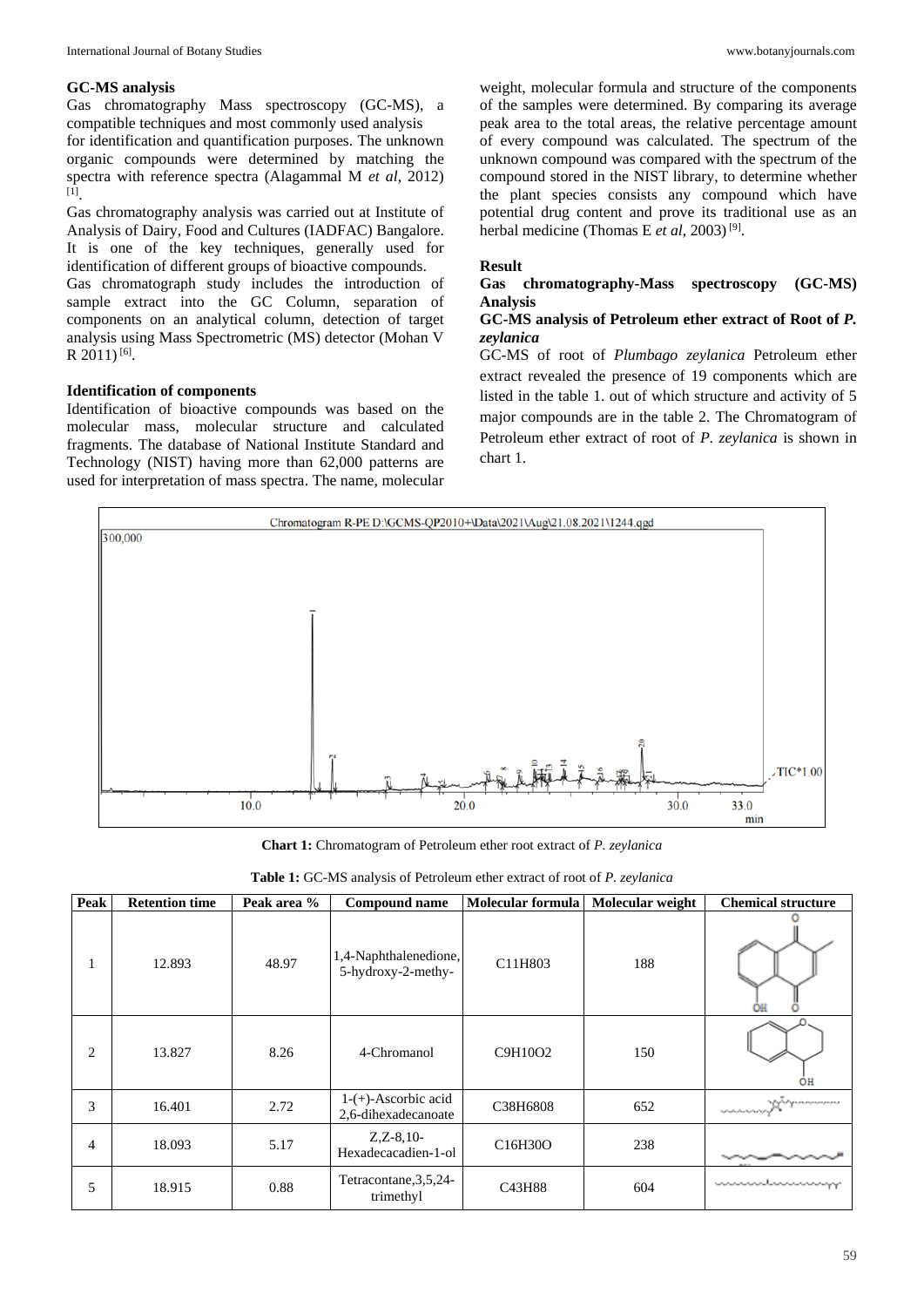| 6      | 21.068 | 1.62  | Pentatriacontane                                                                       | C35H72      | 492 | والمسترجل والمسترجين والمسترجين والمسترجين والمسترجين والمسترجين                                                   |
|--------|--------|-------|----------------------------------------------------------------------------------------|-------------|-----|--------------------------------------------------------------------------------------------------------------------|
| $\tau$ | 22.572 | 2.91  | Tetratetracontane                                                                      | C44H90      | 618 | .<br>A construction de la construction de la construction de la construction de la construction de la construction |
| 8      | 23.284 | 3.26  | Hexatriacontane                                                                        | C36H74      | 506 |                                                                                                                    |
| 9      | 23.564 | 0.98  | Tetracosa-<br>2,6,14,18,22-pentaene-<br>10,11-diol,<br>2,6,10,15,19,23-<br>hexamethyl- | C30H52O2    | 444 |                                                                                                                    |
| 10     | 23.724 | 1.42  | Benzeneacetic acid, 3-<br>methoxy-4-<br>[(trimethylsilyl)oxy]-,<br>ethyl ester         | C14H22O4Si  | 282 |                                                                                                                    |
| 11     | 23.967 | 2.08  | Hexatriacontane                                                                        | :C36H74     | 506 | wwwwwwww                                                                                                           |
| 12     | 24.665 | 2.09  | Heptacosane                                                                            | C27H56      | 380 |                                                                                                                    |
| 13     | 25.452 | 1.36  | Dotriacontane                                                                          | C32H66      | 450 |                                                                                                                    |
| 14     | 26.349 | 1.94  | Nonacosane                                                                             | C29H60      | 408 |                                                                                                                    |
| 15     | 27.241 | 0.62  | $22,23-$<br>Dibromostigmasterol<br>acetate                                             | C31H50Br2O2 | 612 | 54                                                                                                                 |
| 16     | 27.399 | 0.86  | Nonacosane                                                                             | C29H60      | 408 |                                                                                                                    |
| 17     | 27.604 | 1.42  | Gorgost-5-en-3-ol, (3.<br>beta.)-                                                      | C30H50O     | 426 | o                                                                                                                  |
| 18     | 28.317 | 10.10 | Beta, -sitosterol                                                                      | C29H50O     | 414 | 414                                                                                                                |
| 19     | 28.637 | 0.94  | Methoxyacetic acid, 4-<br>hexadecyl ester                                              | C19H38O3    | 314 | illeran                                                                                                            |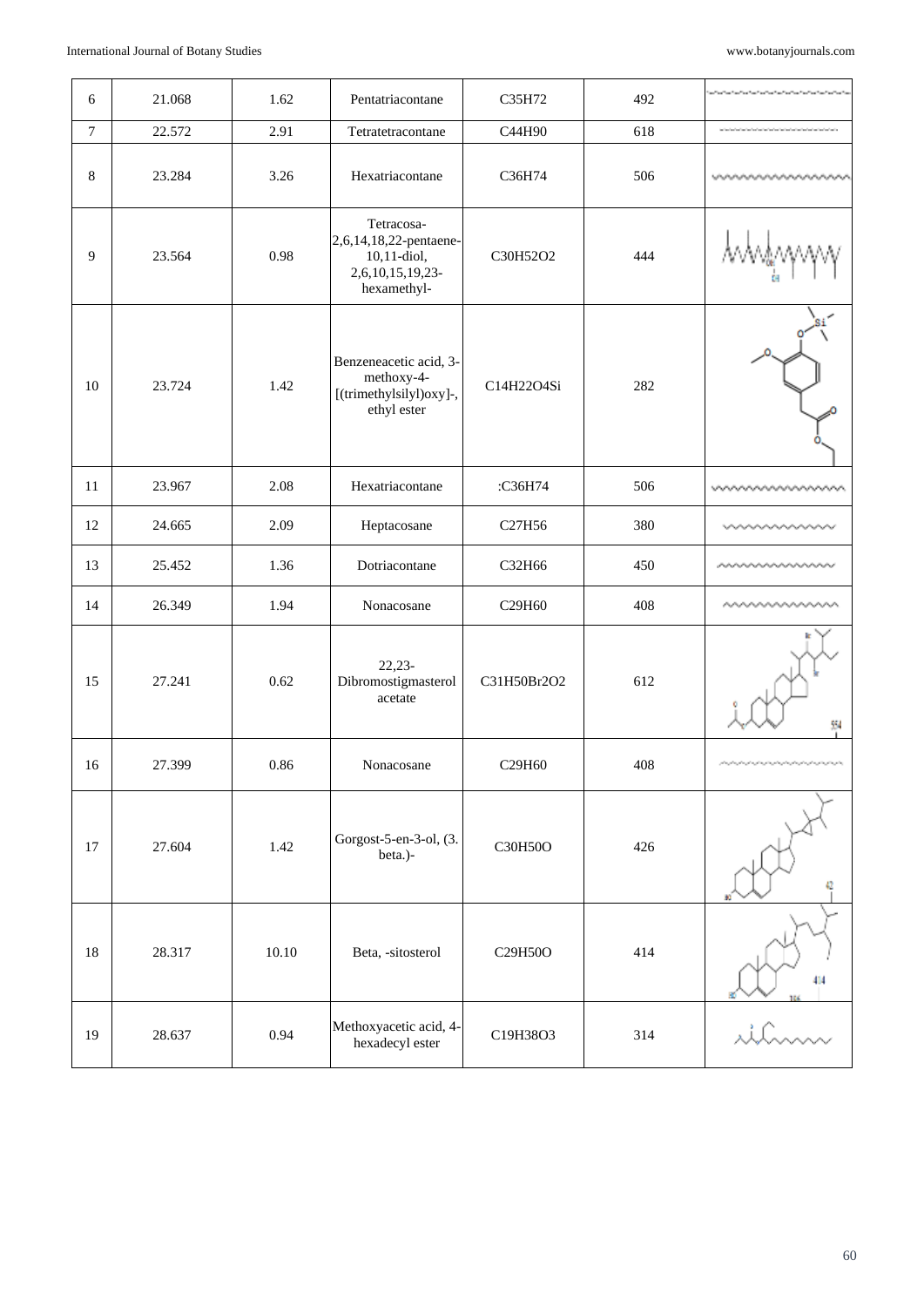**Table 2:** Pharmacological properties of major compounds of Petroleum ether extracts of root of *P.zeylanica*

| SI. No | <b>Compound Name</b>               | Peak Area % | <b>Biological Activity</b>                                          |
|--------|------------------------------------|-------------|---------------------------------------------------------------------|
| 01     | 1,4-Naphthalenedione, 5-hydroxy-2- | 48.97       | Anticancer activity (Devi et al., 1994). Macrofilarici-dal activity |
|        | methy-                             |             | (Mathew <i>et al.</i> , 2002)(Rao C V etal, 1998)                   |
| 02     | 4-Chromanol                        | 8.26        | Antibacterial activity (Quis et al., 2021)                          |
| 03     | Z,Z-8,10-Hexadecacadien-1-ol       | 5.17        | antifungal activities (Devi et al., 1994)                           |
| 04     | Beta.-sitosterol                   | 10.10       | Anti-inflammatory and cytotoxic effects (Arunachalam et al., 2021)  |
| 05     | Hexatriacontane                    | 3.26        | Antibacterial activity (Swathi et al., 2019)                        |

#### **GC-MS analysis of Chloroform extract of Root extract of** *P. zeylanica*

GC-MS of Plumbago *zeylanica* extract of Chloroform sample revealed the presence of 19 components having

different pharmacological importance are listed in the table 3. Out of which structure and activity of 6 major compounds are in the table 4. The Chromatogram of Petroleum ether root extract of *P. zeylanica* is shown in chart 2.



**Chart 2:** Chromatogram of Petroleum ether root extract of *P. zeylanica.*

|                |                       |             | Table 3: GC-MS analysis of Chloroform extract of root of P. zeylanica |                                    |     |                           |
|----------------|-----------------------|-------------|-----------------------------------------------------------------------|------------------------------------|-----|---------------------------|
| Peak           | <b>Retention time</b> | Peak % Area | <b>Compound name</b>                                                  | Molecular formula Molecular weight |     | <b>Chemical structure</b> |
| $\mathbf{1}$   | 8.852                 | 3.04        | Phenol, 2,3,5,6-<br>tetramethyl-                                      | C10H14O                            | 150 | OH                        |
| $\overline{2}$ | 11.554                | 1.98        | Phenol, $3,5-bis(1,1-$<br>dimethylethyl)-                             | C14H22O                            | 206 | 'nо<br>206                |
| 3              | 12.446                | 1.04        | 1-Tridecene                                                           | C13H26                             | 182 |                           |
| $\overline{4}$ | 12.891                | 46.80       | 1,4-Naphthalenedione, 5-<br>hydroxy-2-methyl-                         | C11H8O3                            | 188 | ٥<br>ÓН<br>O              |
| 5              | 13.194                | 6.41        | Fluoroatropine                                                        | C17H22FNO3                         | 307 | HO<br>307                 |
| 6              | 13.832                | 12.43       | 4-Chromanol                                                           | C9H10O2                            | 150 | $\Omega$<br>OH            |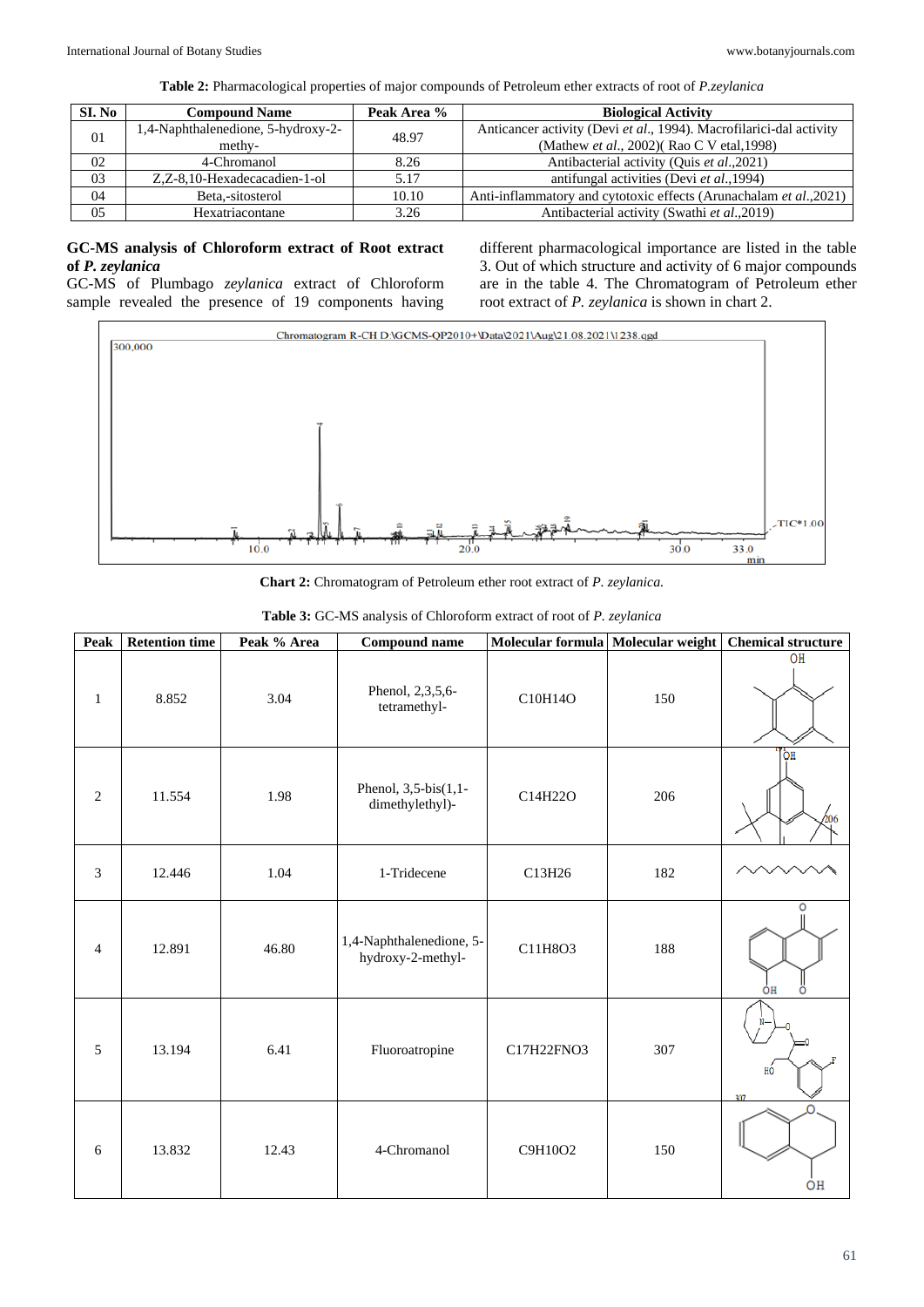| $\tau$ | 14.675 | 2.47 | 1-Hexadecanol                                           | C16H34O                           | 242  |     |
|--------|--------|------|---------------------------------------------------------|-----------------------------------|------|-----|
| 8      | 16.399 | 0.77 | n-Hexadecanoic acid                                     | C16H32O2                          | 256  |     |
| 9      | 16.559 | 0.97 | Cyclohexanone, 2-(2-<br>furanylmethylene)-6-<br>methyl- | C12H14O2                          | 190  | ٥   |
| 10     | 16.697 | 2.79 | 1-Nonadecene                                            | C19H38                            | :266 |     |
| 11     | 18.098 | 1.88 | ®-(-)-(Z)-14-Methyl-8-<br>hexadecen-1-ol                | C17H34O                           | 254  |     |
| 12     | 21.067 | 0.84 | Tridecanol, 2-ethyl-2-<br>methyl-                       | C16H34O                           | 242  | HÔ. |
| 13     | 21.815 | 2.84 | 1-Hentetracontanol                                      | C41H84O                           | 592  |     |
| 14     | 23.273 | 1.37 | Tetrapentacontane, 1,54-<br>dibromo-                    | C54H108Br2                        | 914  |     |
| 15     | 23.559 | 1.96 | $1,2-$<br>Bis(trimethylsilyl)benzene                    | C12H22Si2                         | 222  |     |
| 16     | 23.966 | 1.24 | Tetracosane                                             | C24H50                            | 338  |     |
| 17     | 24.662 | 2.56 | Octadecanoic acid, 2-<br>(octadecyloxy)ethyl este       | C38H76O3                          | 580  |     |
| 18     | 28.168 | 1.16 | Oxirane, hexadecyl-                                     | C18H36O                           | 268  |     |
| 19     | 28.307 | 1.70 | beta.-Sitostero                                         | C <sub>29</sub> H <sub>50</sub> O | 414  |     |

**Table 4:** Pharmacological properties of major compounds of Chloroform extracts of root of *P.zeylanica*

| SI. No         | <b>Compound Name</b>                               | Peak Area % | <b>Biological Activity</b>                                                                    |
|----------------|----------------------------------------------------|-------------|-----------------------------------------------------------------------------------------------|
| 0 <sub>1</sub> | 1,4-Naphthalenedione, 5-hydroxy-2-<br>methyl-      | 46.80       | Anticancer activity (Devi et al., 1994). Macrofilarici-dal activity (Mathew et                |
|                |                                                    |             | al., 2002)                                                                                    |
| 02             | Fluoroatropine                                     | 6.41        | Synthesis and biological activity of fluorescent nenicotinoid insecticide<br>thiamethoxam     |
|                |                                                    |             | (Taillebois et al., 2014)                                                                     |
| 03             | 4-Chromanol                                        | 12.43       | Antibacterial activity and antibiofilm activity (Teanpaisan et al., 2017)                     |
| 04             | 1-Hexadecanol                                      | 2.47        | Antibacterial activity (Kubo et al., 1993) & Antimicrobial activity (Susanti et<br>al., 2013) |
| 05             | 1-Hentetracontanol                                 | 2.84        | Antimicrobial activity (Sarmad et al., 2012)                                                  |
| 06             | Octadecanoic acid, 2-<br>(octadecyloxy) ethyl este | 2.56        | Antimicrobial activity (Jasim et al., 2015)                                                   |

## **GC-MS analysis of Methanol extract of Root extract of**  *P. zeylanica*

GC-MS of Plumbago *zeylanica* extract of Methanol sample revealed the presence of 12 components having different pharmacological importance are listed in the table 5. out of which structure and activity of 7 major compounds are in the table 6. The Chromatogram of methanol root extract of *P. zeylanica* is shown in Chart 3.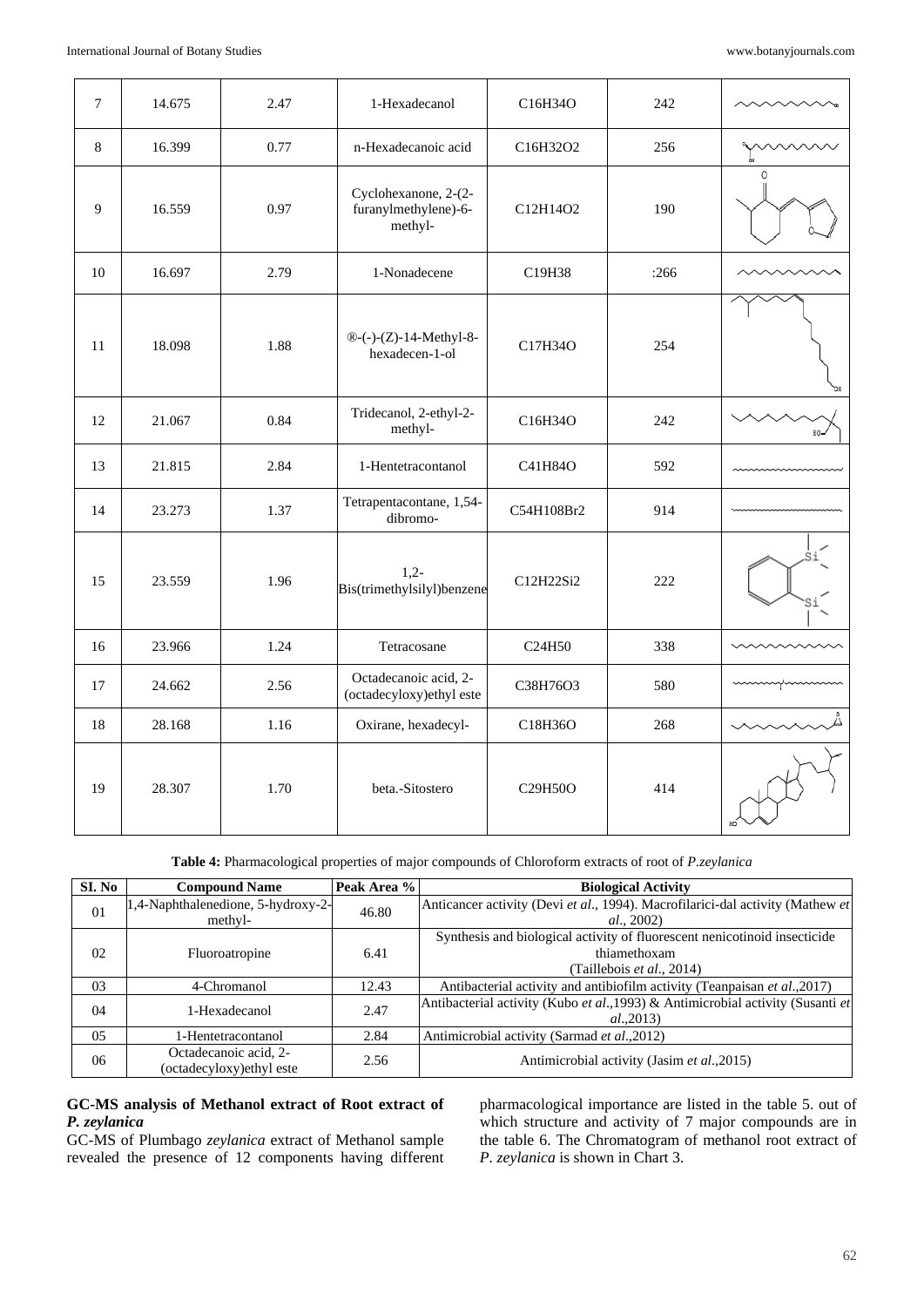

**Chart 3:** Chromatogram of methanol extract of root of *P. zeylanica*

| Peak                        | <b>Retention time</b> | % Area | Molecular formula Molecular weight<br><b>Compound name</b>                    |            | Molecular structure |               |
|-----------------------------|-----------------------|--------|-------------------------------------------------------------------------------|------------|---------------------|---------------|
| $\mathbf{1}$                | 6.713                 | 5.99   | 4H-Pyran-4-one, 2,3-<br>dihydro-3,5-<br>dihydroxy-6-methy                     | C6H8O4     | 144                 | HO<br>OH      |
| $\mathbf{2}$                | 8.035                 | 3.86   | 1,2,3-Propanetriol,<br>monoacetate                                            | C5H10O4    | 134                 | Λ<br>HO<br>ΟH |
| $\ensuremath{\mathfrak{Z}}$ | 8.436                 | 2.65   | Propanal, 2,3-<br>dihydroxy-, (S)- \$\$<br>$2,3-$<br>Dihydroxypropanal        | C3H6O3     | 90                  | OH<br>HO      |
| $\overline{4}$              | 10.694                | 18.68  | Sucrose                                                                       | C12H22O11  | 342                 |               |
| 5                           | 12.591                | 2.63   | Phthalic acid, butyl<br>ester, ester with butyl<br>glycolate                  | C18H24O6   | 336                 |               |
| 6                           | 12.872                | 33.76  | 1,4-Naphthalenedione,<br>5-hydroxy-2-methyl-                                  | C11H8O3    | 188                 | 0<br>ÓН<br>Ω  |
| $\boldsymbol{7}$            | 23.623                | 3.11   | Benzeneacetic acid, 3-<br>methoxy-4-<br>[(trimethylsilyl)oxy]-,<br>ethyl este | C14H22O4Si | 282                 |               |

|  | Table 5: GC-MS analysis of Methanol extract of root of P. zeylanica |  |  |  |  |  |
|--|---------------------------------------------------------------------|--|--|--|--|--|
|--|---------------------------------------------------------------------|--|--|--|--|--|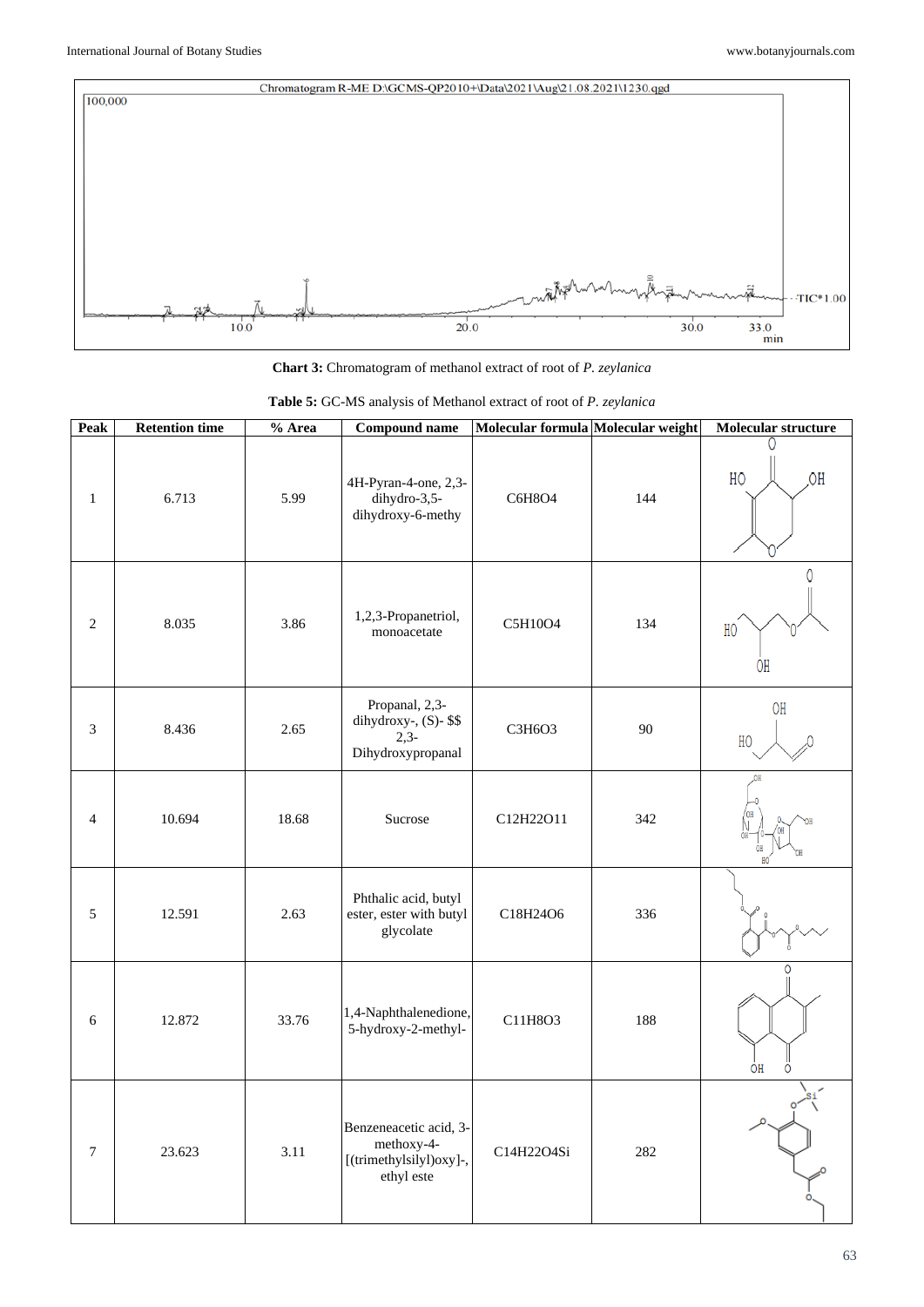| $\,8\,$ | 23.968 | 5.04  | 1,2-Benzenediol, 3,5-<br>$bis(1,1-$<br>dimethylethyl)-                                | C14H22O2    | 222 | HO<br>HO       |
|---------|--------|-------|---------------------------------------------------------------------------------------|-------------|-----|----------------|
| 9       | 24.386 | 2.97  | 2-Amino-4,4,6,6-<br>tetramethyl-4,6-<br>dihydro-thieno[2,3-<br>c]furan-3-carbonitrile | C11H14N2OS  | 222 | N<br>$-NH2$    |
| 10      | 28.118 | 13.89 | Silicic acid, diethyl<br>bis(trimethylsilyl)<br>ester                                 | C10H28O4Si3 | 296 |                |
| 11      | 28.993 | 3.69  | Benzeneacetic acid, 3-<br>methoxy-4-<br>[(trimethylsilyl)oxy]-,<br>ethyl ester        | C14H22O4Si  | 282 |                |
| 12      | 32.564 | 3.71  | Trimethylsilyl-<br>di(timethylsiloxy)-<br>silane                                      | C9H28O2Si4  | 280 | -SiFC<br>Si-O- |

**Table 6:** Pharmacological properties of major compounds of Methanol extracts of root of *P.zeylanica*

| Si. No | <b>Compound Name</b>                                    | Peak Area % | <b>Biological Activity</b>                                                      |
|--------|---------------------------------------------------------|-------------|---------------------------------------------------------------------------------|
| 01     | 4H-Pyran-4-one, 2,3-dihydro-3,5-<br>dihydroxy-6-methy   | 5.99        | total flavonoids - (Teoh et al., 2014)                                          |
| 02     | Sucrose                                                 | 18.68       | Physico-chemical studies of sucrose thin films (Predoi et al., 2010)            |
| 03     | 1,4-Naphthalenedione, 5-hydroxy-2-<br>methyl-           | 33.76       | Macrofilaricidal activity (Mathew et al., 2002)                                 |
| 04     | 1,2-Benzenediol, $3,5$ -bis $(1,1$ -<br>dimethylethyl)- | 5.04        | antioxidant and antimicrobial activity (Nyaberi et al., 2017)                   |
| 0.5    | Silicic acid, diethyl bis(trimethylsilyl)<br>ester      | 13.89       | Anti-inflammatory, Antioxidant, Antibacterial effect (Kumar et al., 2002)       |
| 06     | Benzeneacetic acid, 3-methoxy-4-<br>[(trimethylsilyl]   | 3.69        | Antimicrobial and antioxidant activity (Ertürk et al., 2016)                    |
| 07     | Trimethylsilyl-di(timethylsiloxy)-<br>silane            | 3.71        | antibacterial, antifungal and antioxidant activities (Ceren Yavuz et al., 2016) |

## **Conclusion**

The present investigation revealed the medicinal uses of its phytochemicals and pharmacological properties of *Plumbago zeylanica* L. The retrieved data documented that *Plumbago zeylanica L* is a good source of phytoconstituents and has excellent therapeutic properties. The major constituents reported in the plant were alkaloids, flavonoids, saponins, phenolic compounds, steroids, triterpenoids, tannins, and glycosides. Literature survey indicates its huge utility towards variety of diseases such as cough, ulcer, cardiovascular disorders, asthama, liver problems, cancer diabetes, wound healing, obesity etc. This study proved the

traditional claims on its health benefits. Most of the work has been done on crude extracts according to literature survey therefore, there is need for future research to isolate and characterize pharmacologically potent molecule that have extensive medicinal properties in *Plumbago zeylanica* L. Elucidation of the structure of these agents, scientifically validate the presence of active compound and help in comparison of similar compound. Isolation of these compounds and utilizing them as a drug from plant sources reduces the side effects.